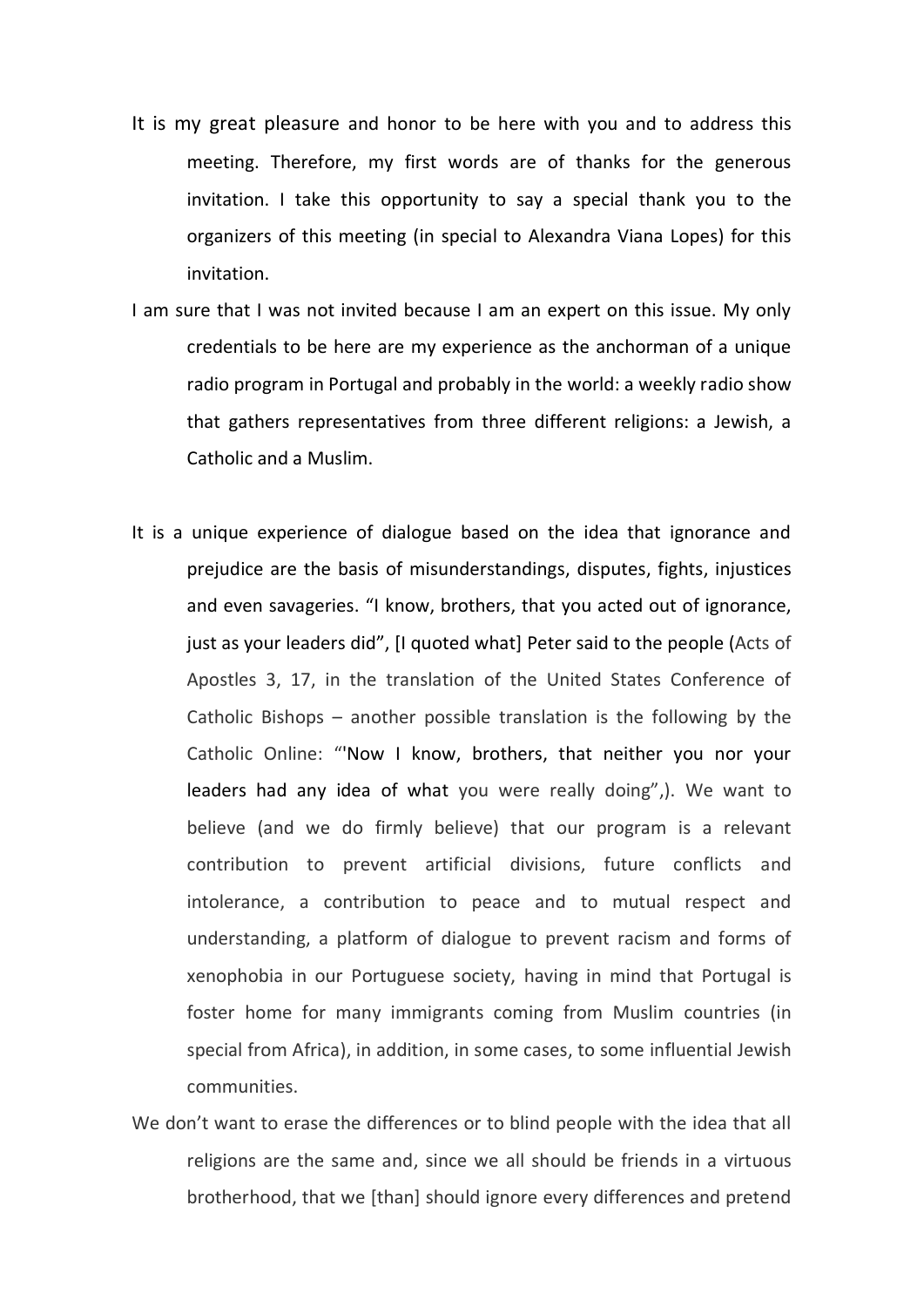that everything is the same. On the contrary, the aim of the program is to highlight and explain the differences and identify the conflict points, recognizing that, in spite of all that, we still may live in a virtuous brotherhood, sharing values and common aims in a multi-religious and integrated society. In our debates we don't avoid difficult topics (like terrorism by Muslims, abuses by Catholic clergies or intolerance and autism by Jewish leaders; or the role of women in societies and religions, sin and conversion, justice and mercy, hope and suffering, destiny and free choice, temptation and virtue, and many others – you name them).

- Nevertheless, that is not an obstacle to a friendly personal relation. My guests don't come with bullet-proof jackets and military helmets to the studio. Actually, every special guests we have had in the program and the audience we had in Rome (at University of Holy Cross where we were invited to publicize the idea, contents and methodology of this program to a large audience of public relations people and journalist of many World dioceses)… [they all] were absolutely surprised by the friendly and open mind attitude of everybody in the program.
- [We probably have more difficulties in agreeing on football discussions than in religious sophisticated debates]
- I must say that we have a very good personal relationship; and therefore we experience the possibility of having a friendly relation and we have many occasions to socialize and meet outside the program.
- I must have to recognize that probably this program is possible just because we are leaving in Portugal, a country with a long experience of multiculturalism and of respect for diversities and differences (and in many cases and occasions, of religious tolerance), including during our colonial experience. It is also possible in Portugal because Catholics tend to be open-mind people and the Muslim and the Jewish communities are well integrated and not numerous.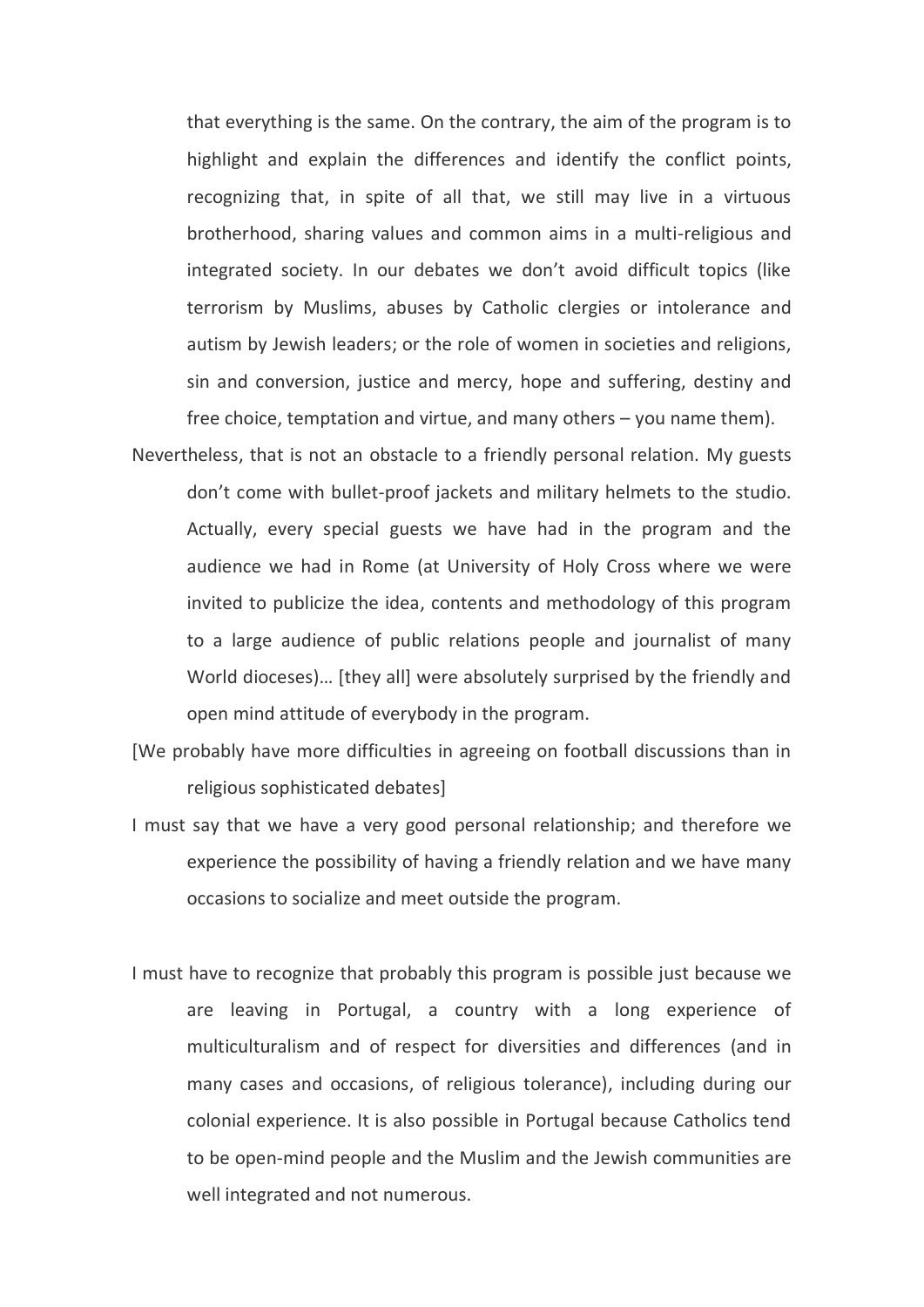- In fact, this program in France or in Belgium would probably not have an easy going life, to begin with the casting of the participants, as in those countries you probably don't have French Muslims or Belgian Muslims but Muslims that happen to have a French or a Belgian passport. Even though and probably even more in conflicting societies as many European are, such a form of dialogue is even more urgent and important, in fact an original possibility of approaching the communities and foster better solutions.
- In this regard, I would like to comment on three methodological aspects, that Carlos Quevedo (the lighted minded person that has had the brilliant idea of this program, author and producer of the program) and I discussed in our first meeting (we had never met before):
- this program should be a debate on religion, a debate as many others in the radio (on politics, economy, sports, social life, etc…), not an item in the list of religious programs…
- … the debate should be organized, produced and conducted according to journalistic rules (the reason I presumed for their invitation to me to be the anchor, because I have been a journalist in one of my previous professional lives)…
- … the guests should be laypeople, although devout believers, of the three religions, reasonably representative of the communities though without any official connection to the leaderships
- All these conditions were aimed at providing an ambience and a capacity to have a free debate, with free people and with free and unrestricted speeches. I think that is the case and the reason of the success of our program, together with the unexpected interest of a large audience on this topic.
- In fact and this is (hopefully) my last word the audiences of this program are well above our own expectations and the best expectations of the radio